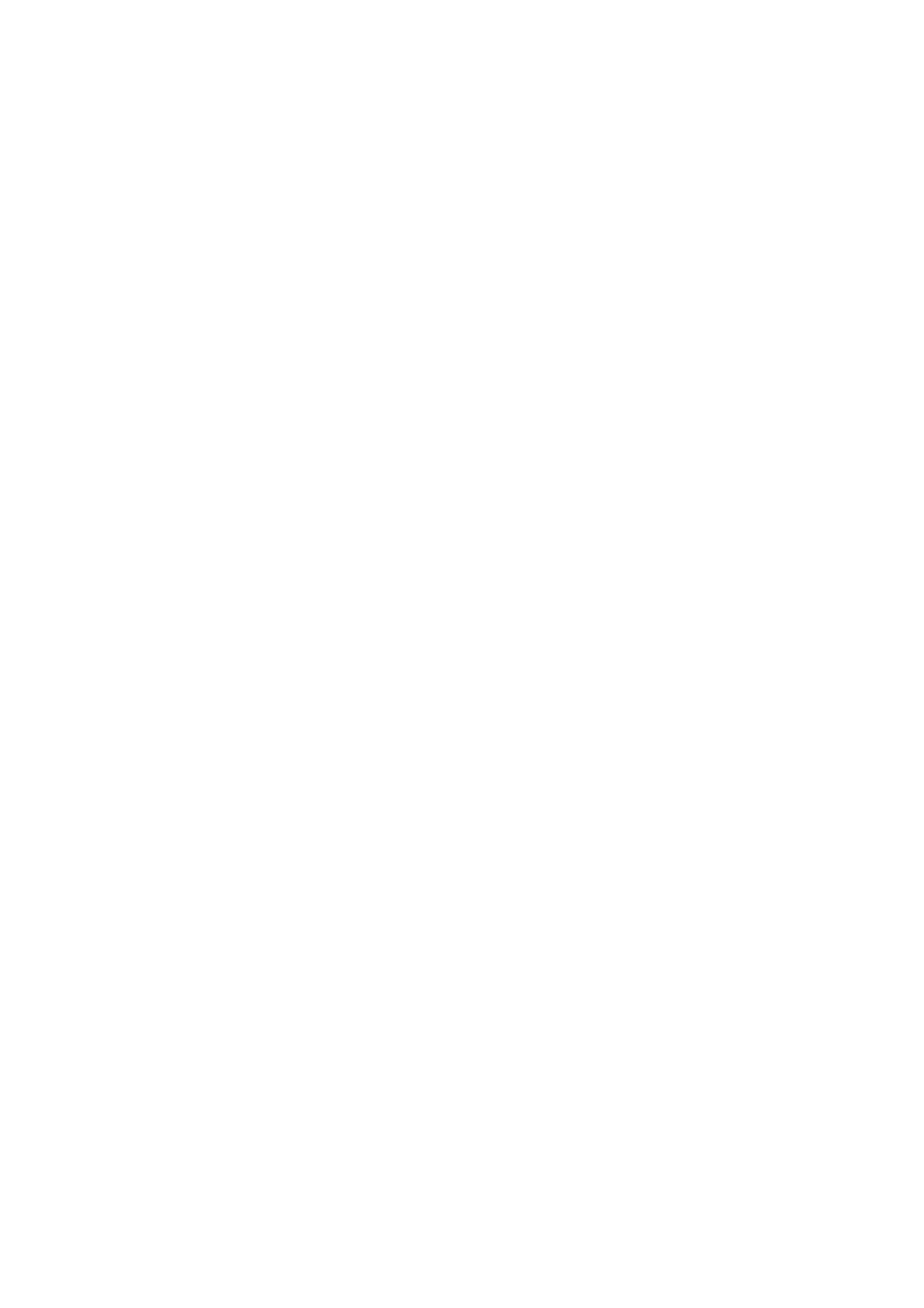*I certify that this public bill, which originated in the Legislative Assembly, has finally passed the Legislative Council and the Legislative Assembly of New South Wales.*

> *Clerk of the Legislative Assembly. Legislative Assembly, Sydney, , 2009*



New South Wales

# **Energy Legislation Amendment (Infrastructure Protection) Bill 2009**

Act No , 2009

An Act to amend the *Electricity Supply Act 1995* and the *Gas Supply Act 1996* to make further provision for the protection of electricity and gas infrastructure; and for other purposes.

*I have examined this bill and find it to correspond in all respects with the bill as finally passed by both Houses.*

*Assistant Speaker of the Legislative Assembly.*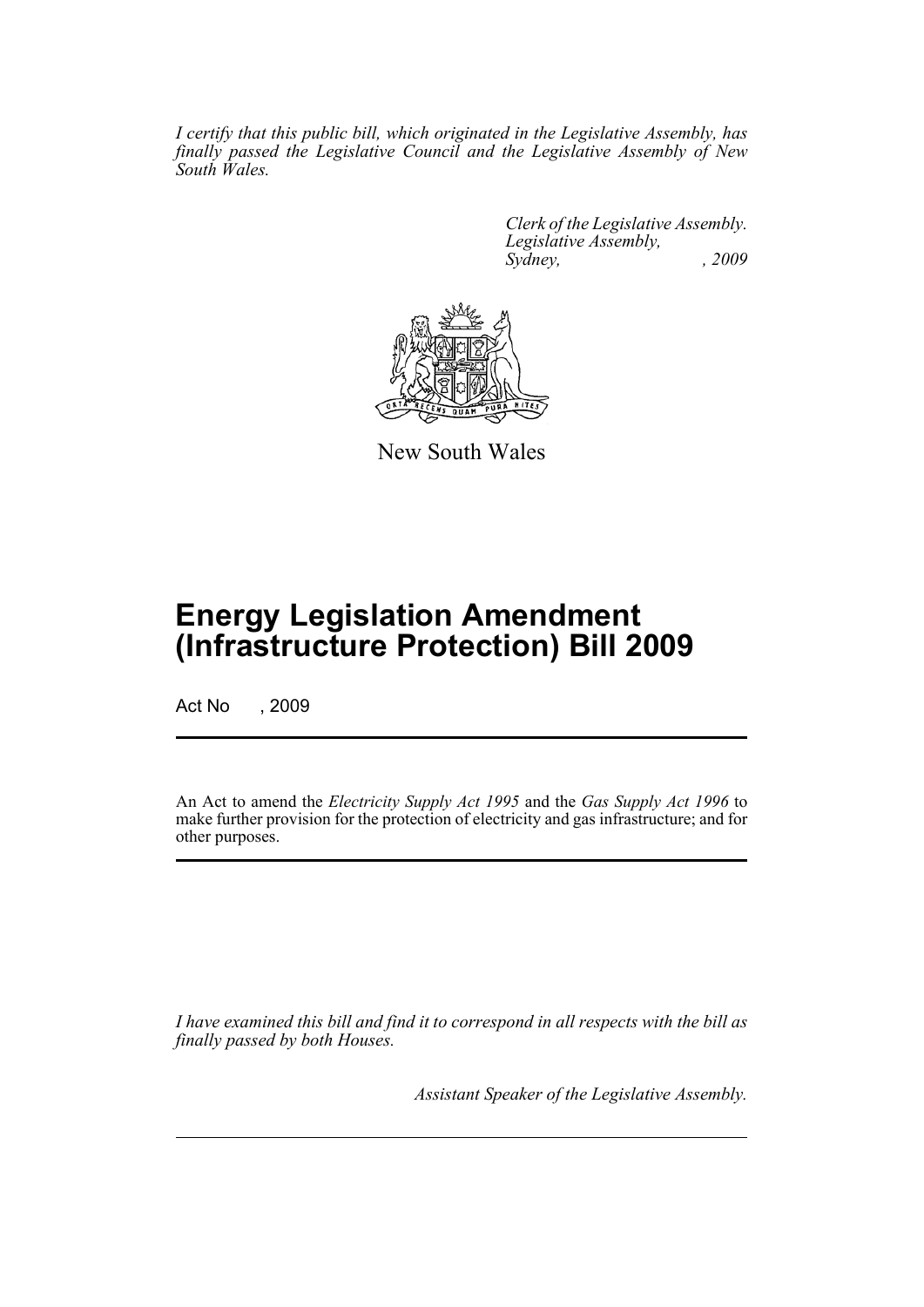### <span id="page-3-0"></span>**The Legislature of New South Wales enacts:**

# **1 Name of Act**

This Act is the *Energy Legislation Amendment (Infrastructure Protection) Act 2009*.

# <span id="page-3-1"></span>**2 Commencement**

This Act commences on a day or days to be appointed by proclamation.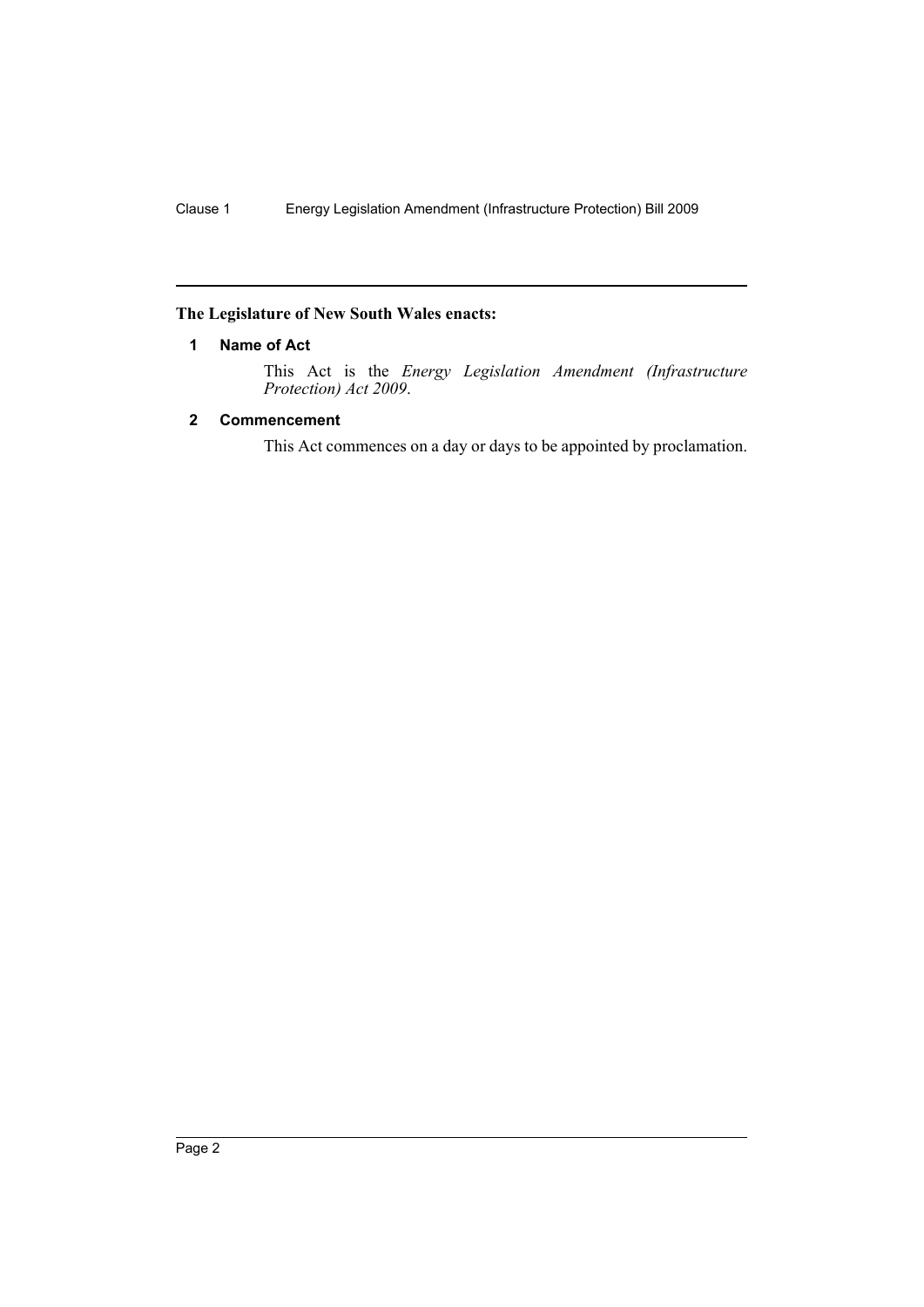Amendment of Electricity Supply Act 1995 No 94 Schedule 1

# <span id="page-4-0"></span>**Schedule 1 Amendment of Electricity Supply Act 1995 No 94**

#### **[1] Section 49A**

Insert after section 49:

#### **49A Excavation work affecting electricity works**

- (1) This section applies if a network operator has reasonable cause to believe that the carrying out or proposed carrying out of excavation work in, on or near its electricity works:
	- (a) could destroy, damage or interfere with those works, or
	- (b) could make those works become a potential cause of bush fire or a potential risk to public safety.
- (2) In those circumstances, a network operator may serve a written notice on the person carrying out or proposing to carry out the excavation work requiring the person:
	- (a) to modify the excavation work, or
	- (b) not to carry out the excavation work, but only if the network operator is of the opinion that modifying the excavation work will not be effective in preventing the destruction or damage of, or interference with, the electricity works concerned or in preventing those works becoming a potential cause of bush fire or a potential risk to public safety.
- (3) A notice under subsection (2) must specify the excavation work that is to be modified or not carried out.
- (4) A network operator may recover the following costs in a court of competent jurisdiction as a debt owed to it by a person who carried out excavation work the subject of a notice under subsection (2):
	- (a) the costs incurred in replacing any of the network operator's electricity works destroyed by the excavation work,
	- (b) the costs incurred in repairing any damage to the network operator's electricity works caused by the excavation work,
	- (c) the costs incurred in remedying or mitigating any interference with the network operator's electricity works caused by the excavation work.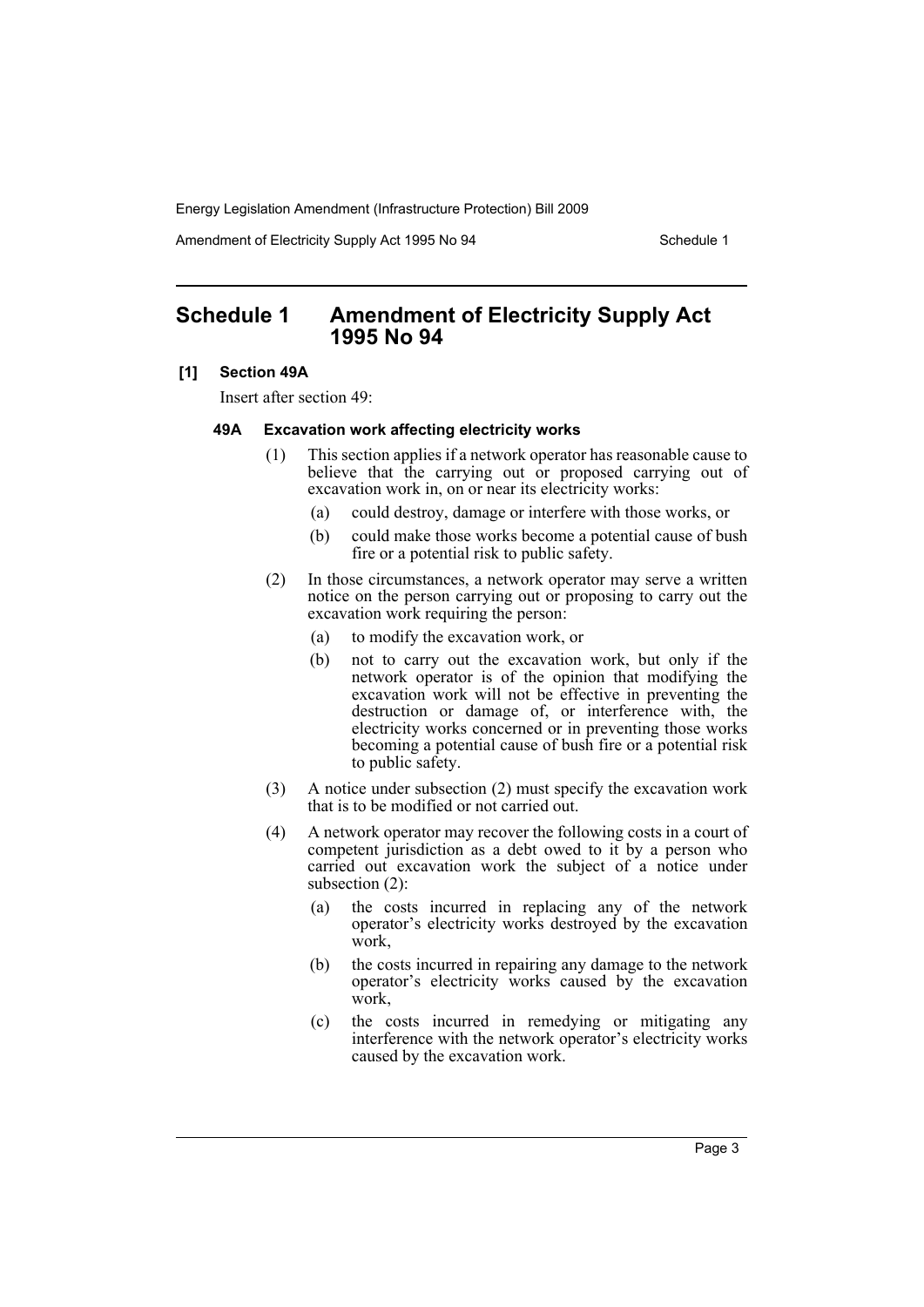- (5) A network operator may apply for an injunction to prevent the carrying out of excavation work in, on or near its electricity works.
- (6) A network operator may take action under this section even if the person carrying out the excavation work owns or occupies the land in, on or over which the network operator's electricity works are situated.

# **[2] Section 54 Powers of entry**

Insert at the end of section 54 (1) (f):

, or

- (g) monitoring any excavation work in accordance with regulations under section 63Z, or
- (h) exercising any function conferred on the network operator by section 49 or 49A.

#### **[3] Part 5E**

Insert after Part 5D:

# **Part 5E Protection of underground electricity power lines**

#### **63X Definitions**

In this Part, *designated information provider* means:

- (a) Dial Before You Dig NSW/ACT Incorporated, or
- (b) if another person or body is prescribed by the regulations for the purposes of this definition, that other person or body.

#### **63Y Provision of information on underground electricity power lines by network operators**

- (1) It is a condition of a distribution network service provider's licence that the distribution network service provider must:
	- (a) be a member of the designated information provider, and
	- (b) comply with any obligations imposed by that membership.
- (2) The regulations may make provision for or with respect to the provision of information by network operators in respect of underground electricity power lines, including (but not limited to) the provision of such information in connection with a request for information under section 63Z.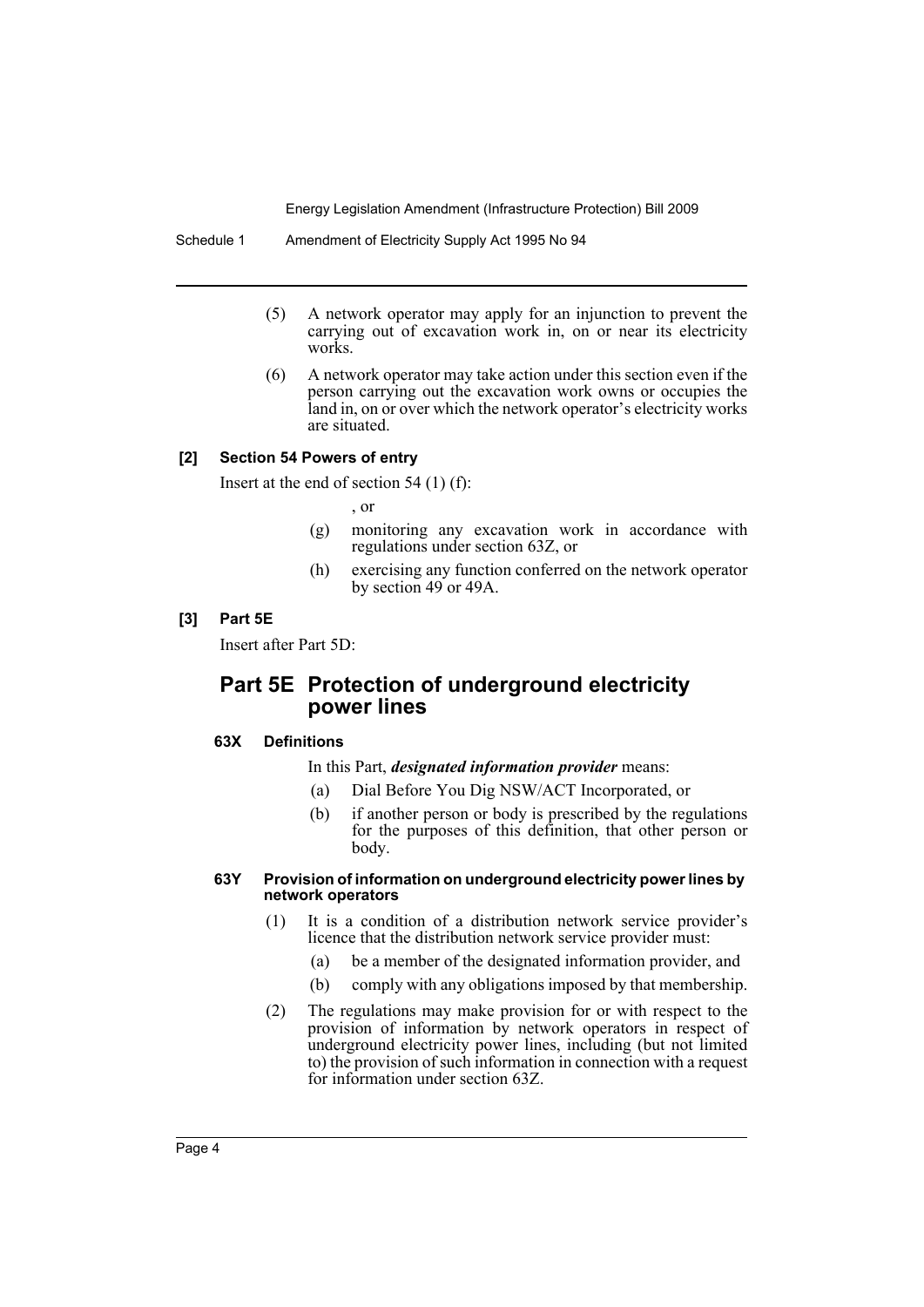Amendment of Electricity Supply Act 1995 No 94 Schedule 1

#### **63Z Requirements in relation to carrying out of certain excavation work**

- (1) A person must not commence to carry out excavation work to which this section applies, or authorise such excavation work to be commenced, unless the person has first:
	- (a) contacted the designated information provider and requested information as to the location and type of any underground electricity power lines in the vicinity of the proposed work, and
	- (b) complied with any reasonable procedures of the designated information provider as to the manner of contacting the designated information provider and the information to be provided by the person in connection with the person's request for information, and
	- (c) allowed a reasonable period for the requested information to be provided.

Maximum penalty: 20 penalty units.

- (2) Subsection (1) does not require a person to whom that subsection applies to comply with the requirements of that subsection in relation to excavation work if another person to whom that subsection applies has already complied with those requirements in relation to that excavation work.
- (3) A person must not carry out excavation work to which this section applies, or authorise such excavation work to be carried out, unless the person has ensured that any requirements of the regulations in relation to the carrying out of the work are complied with.

Maximum penalty: 20 penalty units.

- (4) The regulations may make provision for or with respect to the following:
	- (a) prescribing requirements in relation to the carrying out of excavation work to which this section applies,
	- (b) requiring notification to be given to a specified person or body, or person or body of a specified class, in relation to the carrying out of excavation work to which this section applies,
	- (c) the monitoring of excavation work to which this section applies,
	- (d) what constitutes reasonable procedures for the purposes of subsection (1),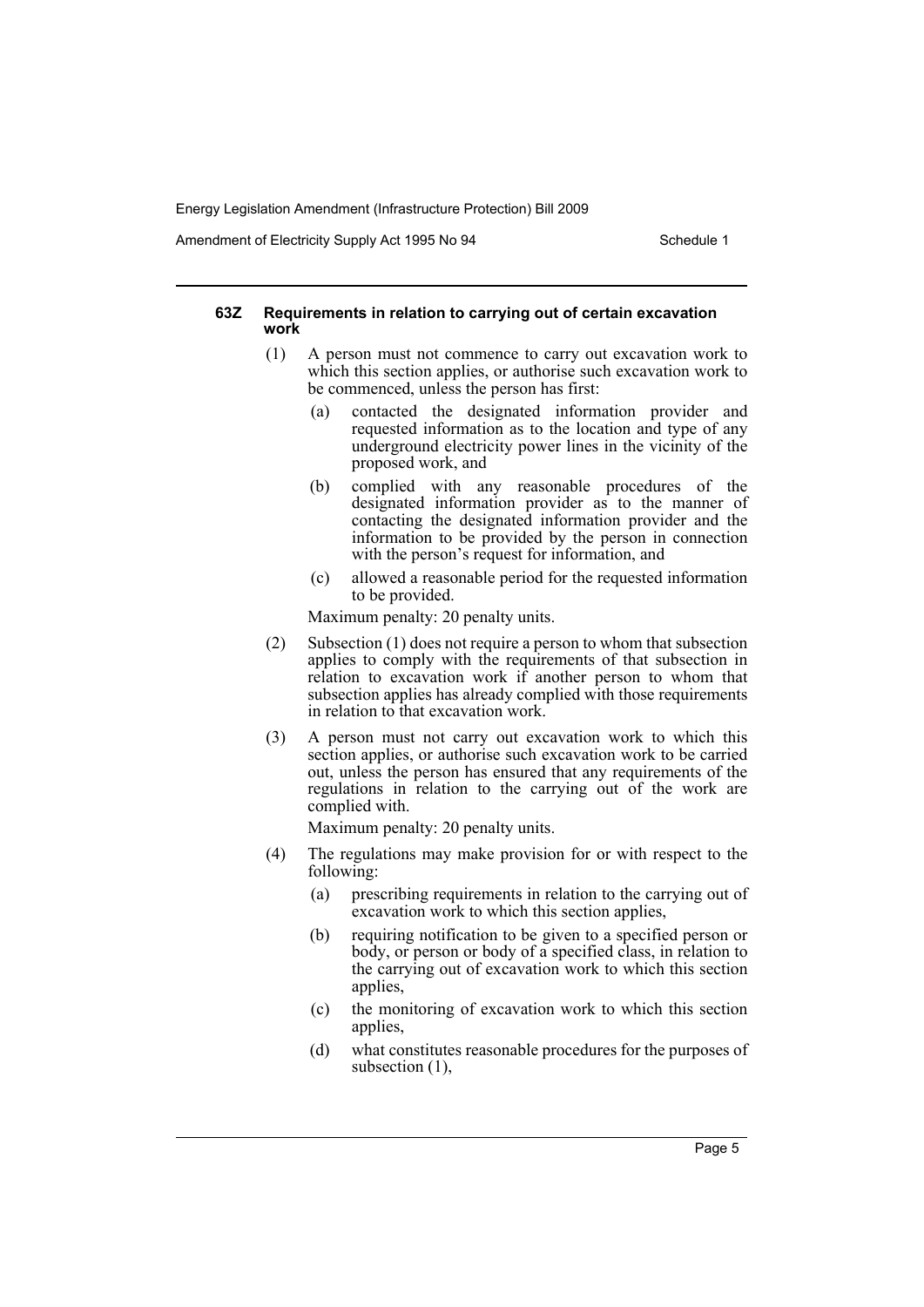- (e) what constitutes a reasonable period for requested information to be provided for the purposes of subsection  $(1)$ .
- (5) This section applies to excavation work in an area, and of a kind, prescribed by the regulations.

#### **63ZA Notification of damage to underground electricity power lines**

- (1) A person must, as soon as practicable after becoming aware that any action of the person or any action authorised by the person has damaged an underground electricity power line, notify the network operator that owns the power line of the damage. Maximum penalty: 20 penalty units.
- (2) The regulations may make provision for the manner in which a person must notify for the purposes of subsection (1).
- (3) Subsection (1) does not require a person to notify the network operator of the damage concerned if another person to whom that subsection applies has already notified the network operator of the damage.

#### **63ZB Orders for costs, expenses and compensation at time offence proved**

- (1) This section applies where a court convicts a person of an offence against this Part or section 65.
- (2) The court may, if it appears to the court that a network operator has, by reason of the commission of the offence:
	- (a) suffered loss or damage to its electricity works, or
	- (b) incurred costs and expenses in preventing or mitigating, or in attempting to prevent or mitigate, any such loss or damage,

order the offender to pay to the network operator the costs and expenses so incurred, or compensation for the loss or damage so suffered, as the case may be, in such amount as is fixed by the order.

(3) A court may not make an order under subsection (2) for the payment of an amount that exceeds the amount for which an order may be made by the court when exercising jurisdiction under the *Civil Procedure Act 2005*. An order made by the court is enforceable as if it were an order made by the court when exercising jurisdiction under that Act.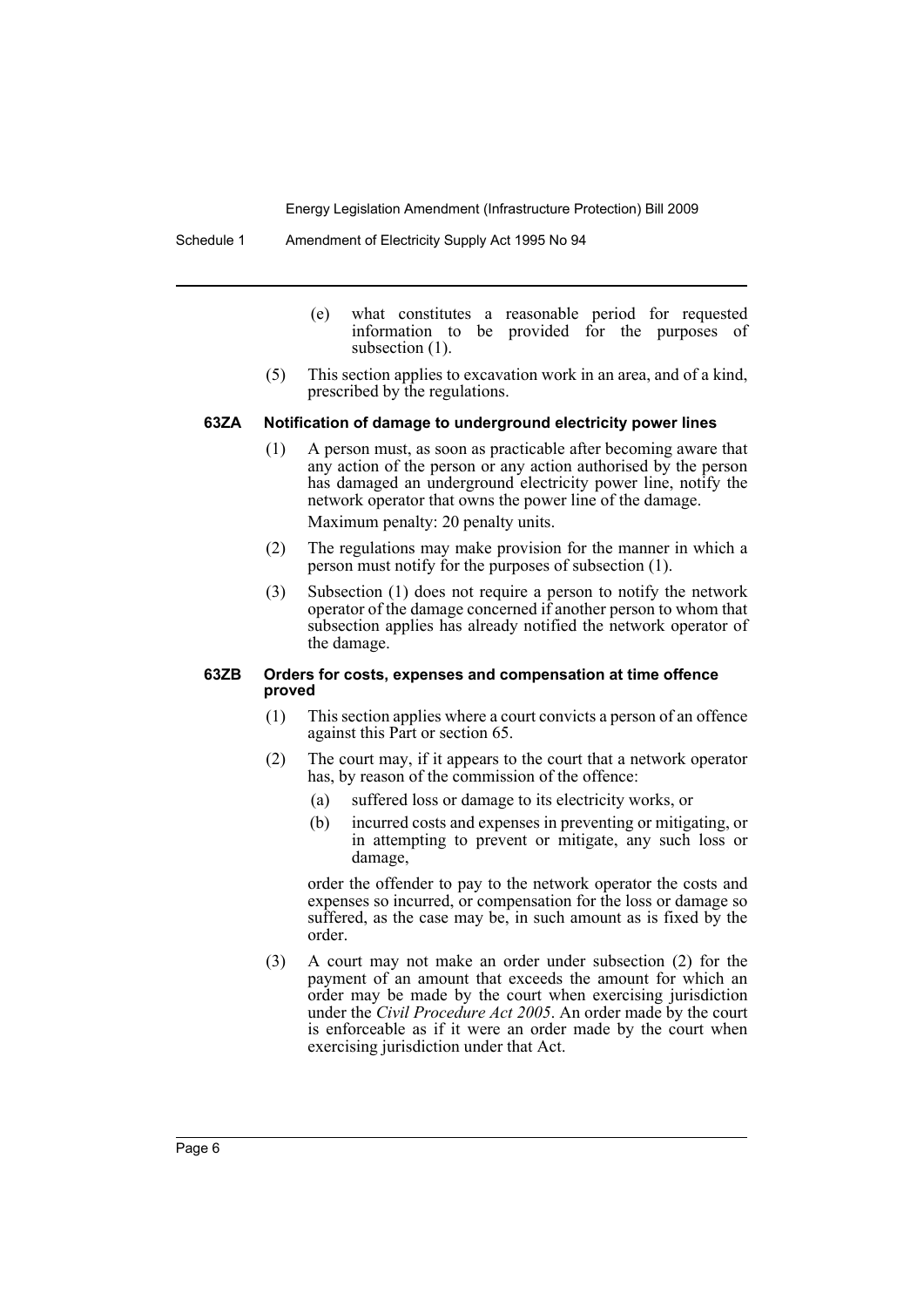Amendment of Electricity Supply Act 1995 No 94 Schedule 1

- (4) Orders may be made under this section in addition to any penalty that may be imposed or any other action that may be taken in relation to the offence concerned.
- (5) Orders may be made under this section regardless of whether any penalty is imposed, or other action taken, in relation to the offence concerned.
- (6) In this section: *the court* means the court that convicts a person of the offence concerned.

*the offender* means the person who is convicted of the offence.

#### **63ZC Civil liability of designated information provider**

- (1) This section applies to the following persons:
	- (a) the designated information provider, any officer or employee of the designated information provider or any person acting on behalf of the designated information provider,
	- (b) a network operator, any officer or employee of the network operator or any person acting on behalf of the network operator.
- (2) A person to whom this section applies does not incur any civil monetary liability for any act or omission in connection with a request for information under section 63Z or the provision of information in compliance or purported compliance with the regulations under section 63Y unless the act or omission is done or made in bad faith or through negligence.
- (3) The civil monetary liability for an act or omission of a kind referred to in subsection (2) done or made through negligence may not exceed the maximum amount prescribed by the regulations.
- (4) For the purposes of subsection  $(3)$ , the regulations may:
	- (a) prescribe maximum amounts that are limited in their application to persons, events, circumstances, losses or periods specified in the regulations, and
	- (b) prescribe maximum amounts that vary in their application according to the persons to whom or the events, circumstances, losses or periods to which they are expressed to apply, and
	- (c) prescribe the manner in which a maximum amount is to be divided amongst claimants.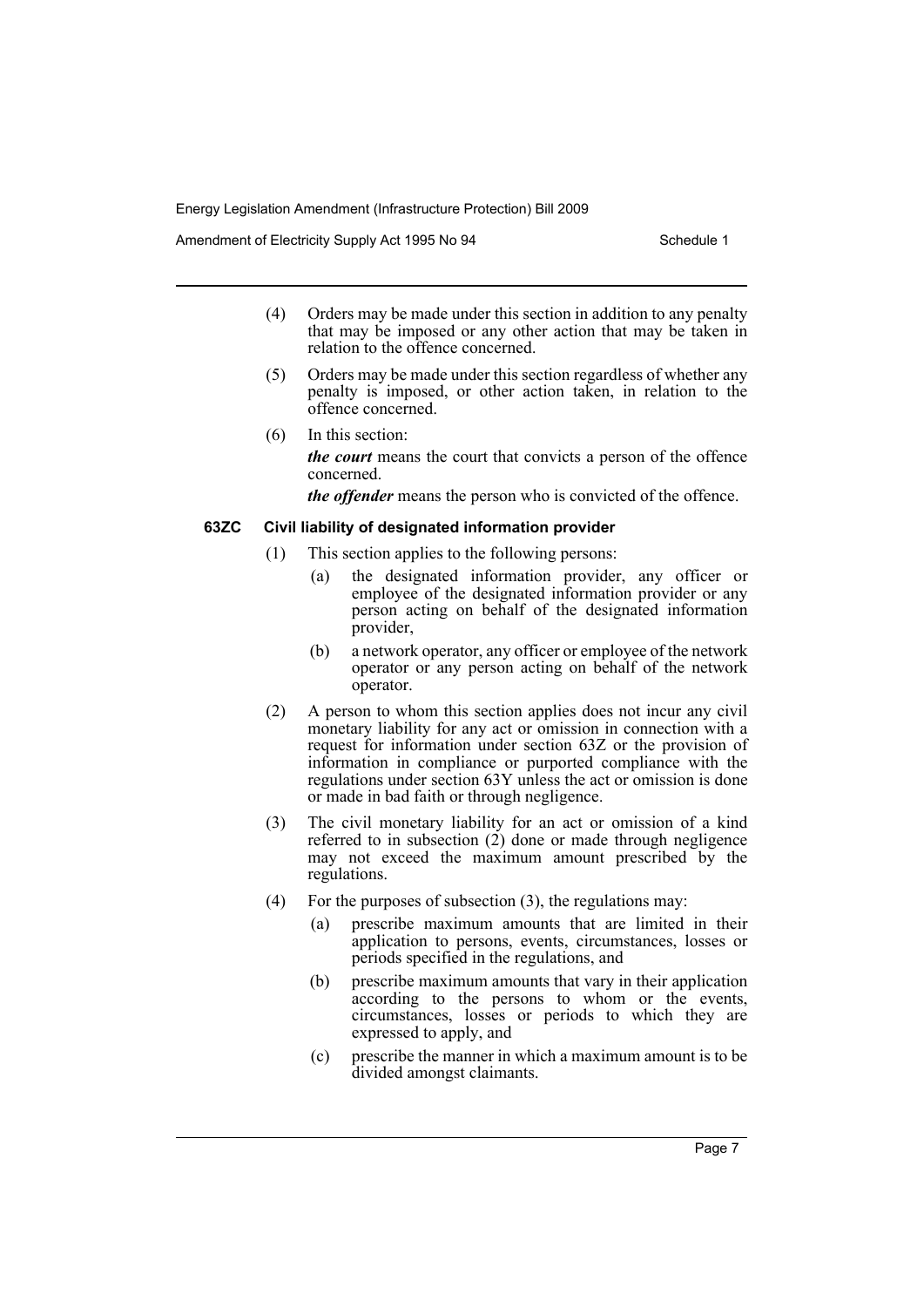Schedule 1 Amendment of Electricity Supply Act 1995 No 94

- (5) A person to whom this section applies may enter into an agreement with another person varying or excluding the operation of a provision of this section and, to the extent of that agreement, that provision does not apply.
- (6) This section does not apply to any liability of an officer or employee of a person to whom this section applies to the person.
- (7) In this section: *civil monetary liability* means liability to pay damages or compensation or any other amount in a civil proceeding, but does not include the costs of proceedings.

#### **[4] Section 65 Interference with electricity works**

Omit the matter relating to the maximum penalty. Insert instead:

Maximum penalty:

- (a) in the case of a corporation—4,000 penalty units, or
- (b) in any other case—200 penalty units or imprisonment for 5 years (or both).

# **[5] Section 65 (2)–(4)**

Insert at the end of section 65:

- (2) An offence under this section that is committed by an individual is an indictable offence.
- (3) Chapter 5 of the *Criminal Procedure Act 1986* (which relates to the summary disposal of certain indictable offences unless an election is made to proceed on indictment) applies to and in respect of an indictable offence under this section.
- (4) Section 102 does not apply to an indictable offence under this section.

**Note.** Offences by corporations are to be dealt with summarily (see section 102 (1) and (2)).

#### **[6] Section 100A**

Insert after section 100:

# **100A Personal liability of authorised officers of network operators**

(1) A matter or thing done or omitted to be done by an authorised officer appointed by a network operator does not, if the matter or thing was done or omitted in good faith for the purpose of exercising a function under this Act, subject any such officer personally to any action, liability, claim or demand.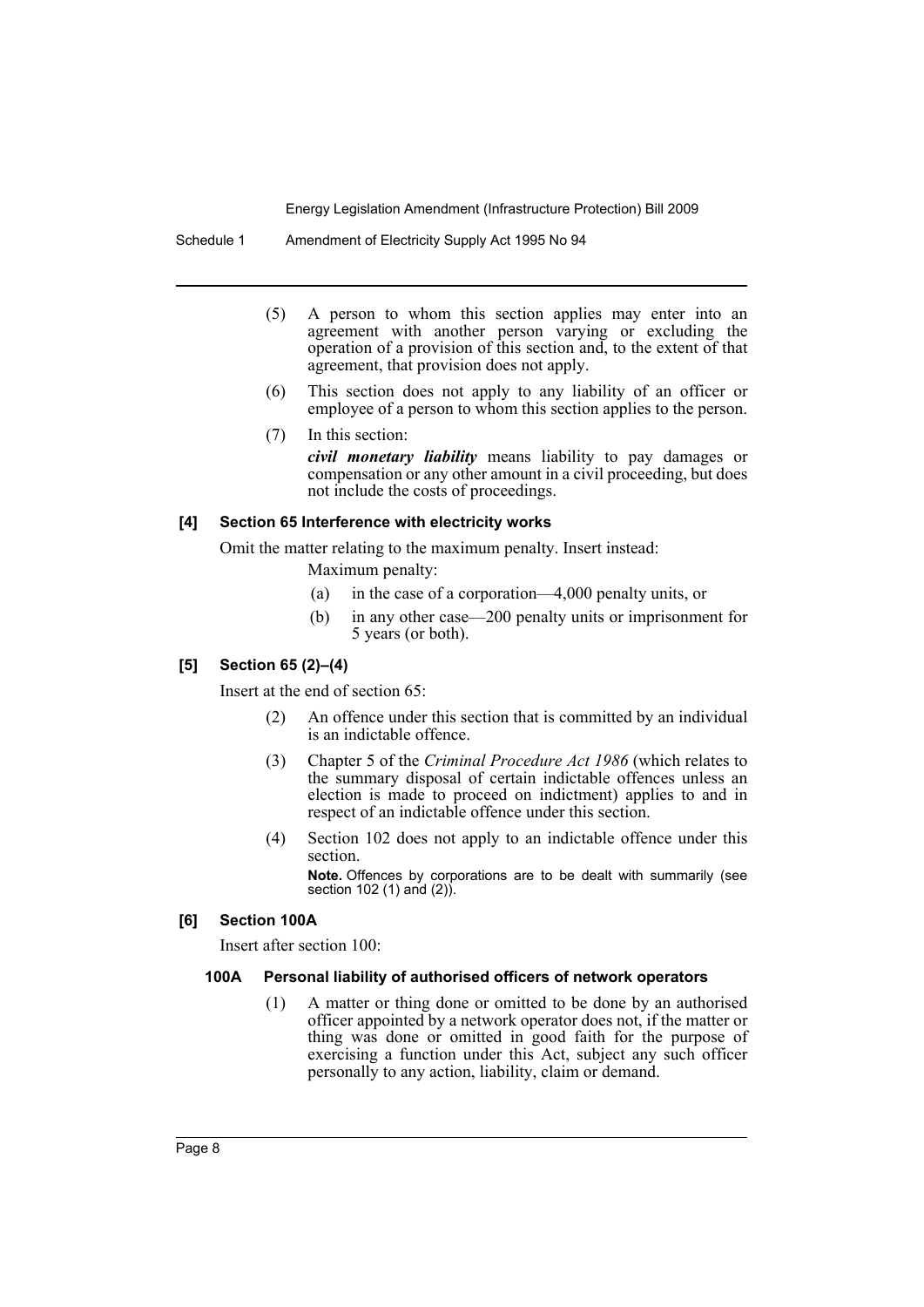Amendment of Electricity Supply Act 1995 No 94 Schedule 1

(2) However, any such liability attaches instead to the network operator concerned.

#### **[7] Section 106 Regulations**

Insert ", 63Y, 63Z" after "16" in section 106 (2).

#### **[8] Schedule 6 Savings, transitional and other provisions**

Insert at the end of clause 1 (1):

*Energy Legislation Amendment (Infrastructure Protection) Act 2009*

# **[9] Schedule 6**

Insert at the end of Schedule 6 with appropriate Part and clause numbering:

# **Part Provisions consequent on enactment of Energy Legislation Amendment (Infrastructure Protection) Act 2009**

#### **Application of certain provisions**

- (1) In this clause, *amending Act* means the *Energy Legislation Amendment (Infrastructure Protection) Act 2009*.
- (2) Section 63Y (1) (as inserted by the amending Act) applies to licences whether or not granted before, on or after the commencement of that subsection.
- (3) A provision of section 63ZB or 65 (2)–(4) (as inserted by the amending Act) applies to offences committed on or after the commencement of that provision.
- (4) Section 63ZC (as inserted by the amending Act) applies to acts or omissions done or made on or after the commencement of that section.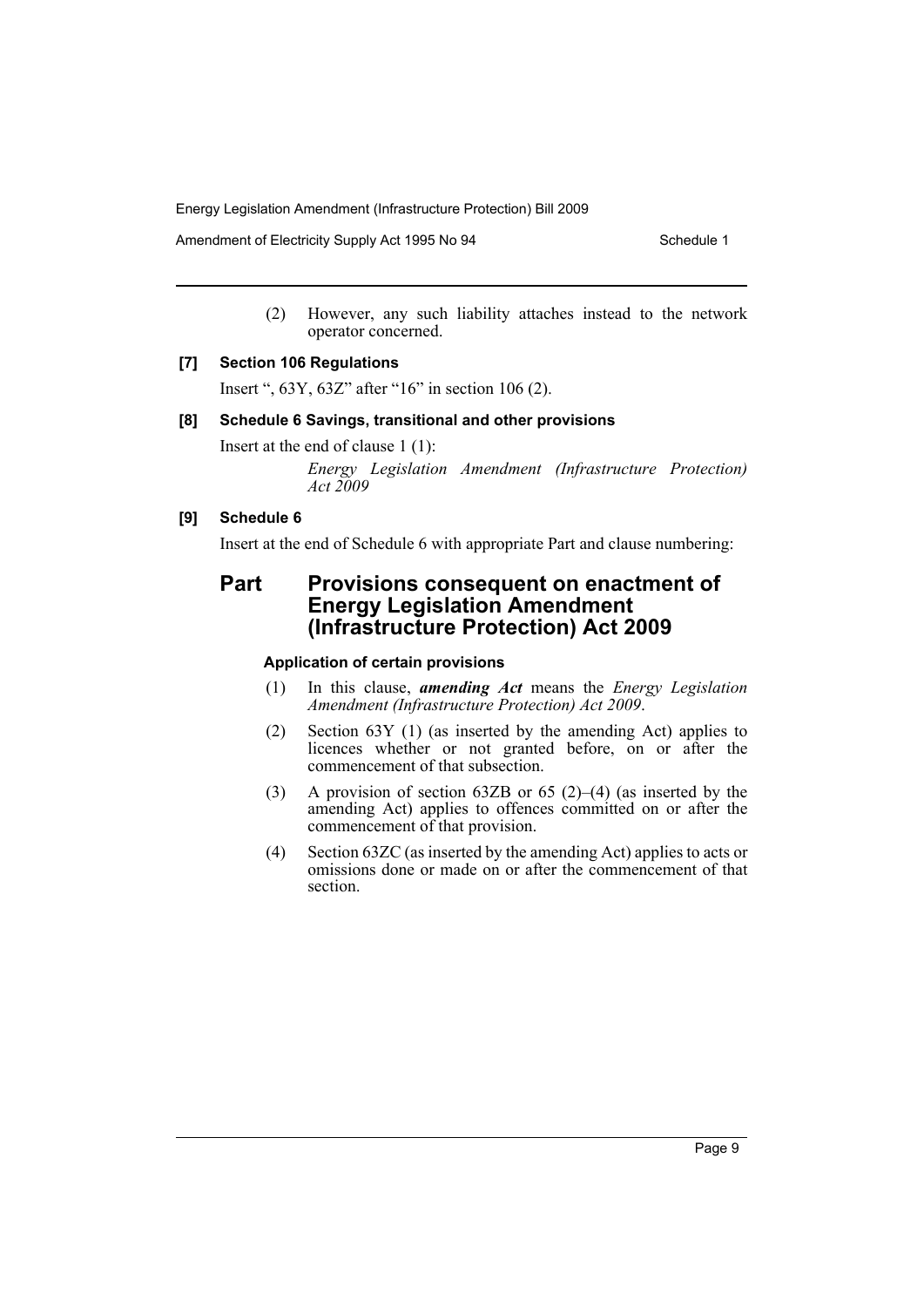Schedule 2 Amendment of Gas Supply Act 1996 No 38

# <span id="page-11-0"></span>**Schedule 2 Amendment of Gas Supply Act 1996 No 38**

#### **[1] Section 50A**

Insert after section 50:

#### **50A Excavation work affecting gas works**

- (1) This section applies if a network operator has reasonable cause to believe that the carrying out or proposed carrying out of excavation work in, on or near its gas works:
	- (a) could destroy, damage or interfere with those works, or
	- (b) could make those works become a potential risk to public safety.
- (2) In those circumstances, a network operator may serve a written notice on the person carrying out or proposing to carry out the excavation work requiring the person:
	- (a) to modify the excavation work, or
	- (b) not to carry out the excavation work, but only if the network operator is of the opinion that modifying the excavation work will not be effective in preventing the destruction or damage of, or interference with, the gas works concerned or in preventing those works becoming a potential risk to public safety.
- (3) A notice under subsection (2) must specify the excavation work that is to be modified or not carried out.
- (4) A network operator may recover the following costs in a court of competent jurisdiction as a debt owed to it by a person who carried out excavation work the subject of a notice under subsection (2):
	- (a) the costs incurred in replacing any of the network operator's gas works destroyed by the excavation work,
	- (b) the costs incurred in repairing any damage to the network operator's gas works caused by the excavation work,
	- (c) the costs incurred in remedying or mitigating any interference with the network operator's gas works caused by the excavation work.
- (5) A network operator may apply for an injunction to prevent the carrying out of excavation work in, on or near its gas works.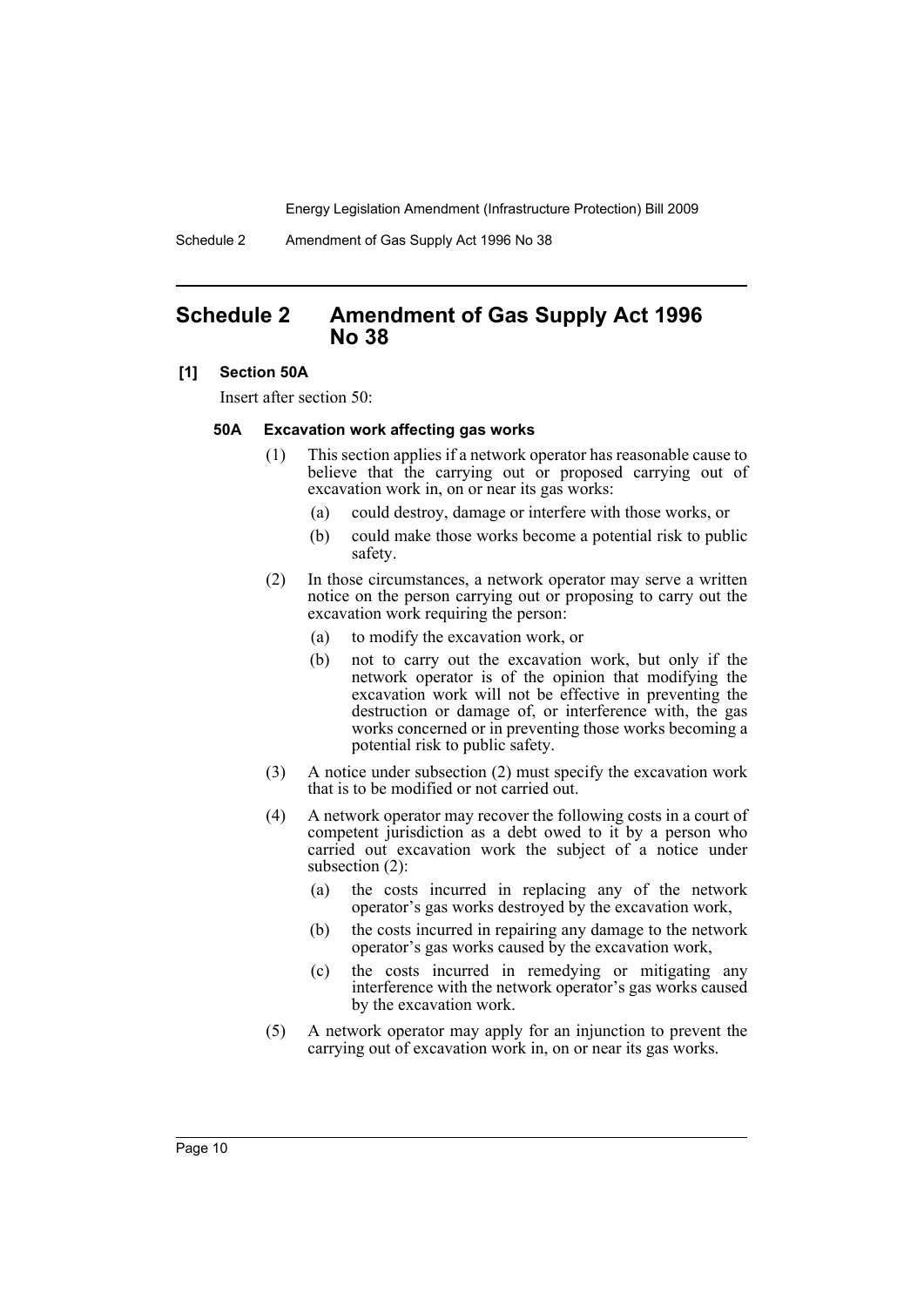Amendment of Gas Supply Act 1996 No 38 Schedule 2

(6) A network operator may take action under this section even if the person carrying out the excavation work owns or occupies the land in, on or over which the network operator's gas works are situated.

#### **[2] Section 55 Powers of entry**

Insert at the end of section 55 (1) (e):

, or

- (f) monitoring any excavation work in accordance with regulations under section 64C, or
- (g) exercising any function conferred on the network operator by section 50 or 50A.

# **[3] Part 4A**

Insert after Part 4:

# **Part 4A Protection of underground gas pipelines**

# **64A Definitions**

In this Part, *designated information provider* means:

- (a) Dial Before You Dig NSW/ACT Incorporated, or
- (b) if another person or body is prescribed by the regulations for the purposes of this definition, that other person or body.

#### **64B Provision of information on underground gas pipelines by network operators**

- (1) It is a condition of a distributor's licence that the distributor must:
	- (a) be a member of the designated information provider, and
	- (b) comply with any obligations imposed by that membership.
- (2) It is a condition of a reticulator's authorisation that the reticulator must:
	- (a) be a member of the designated information provider, and
	- (b) comply with any obligations imposed by that membership.
- (3) The regulations may make provision for or with respect to the provision of information by network operators in respect of underground gas pipelines, including (but not limited to) the provision of such information in connection with a request for information under section 64C.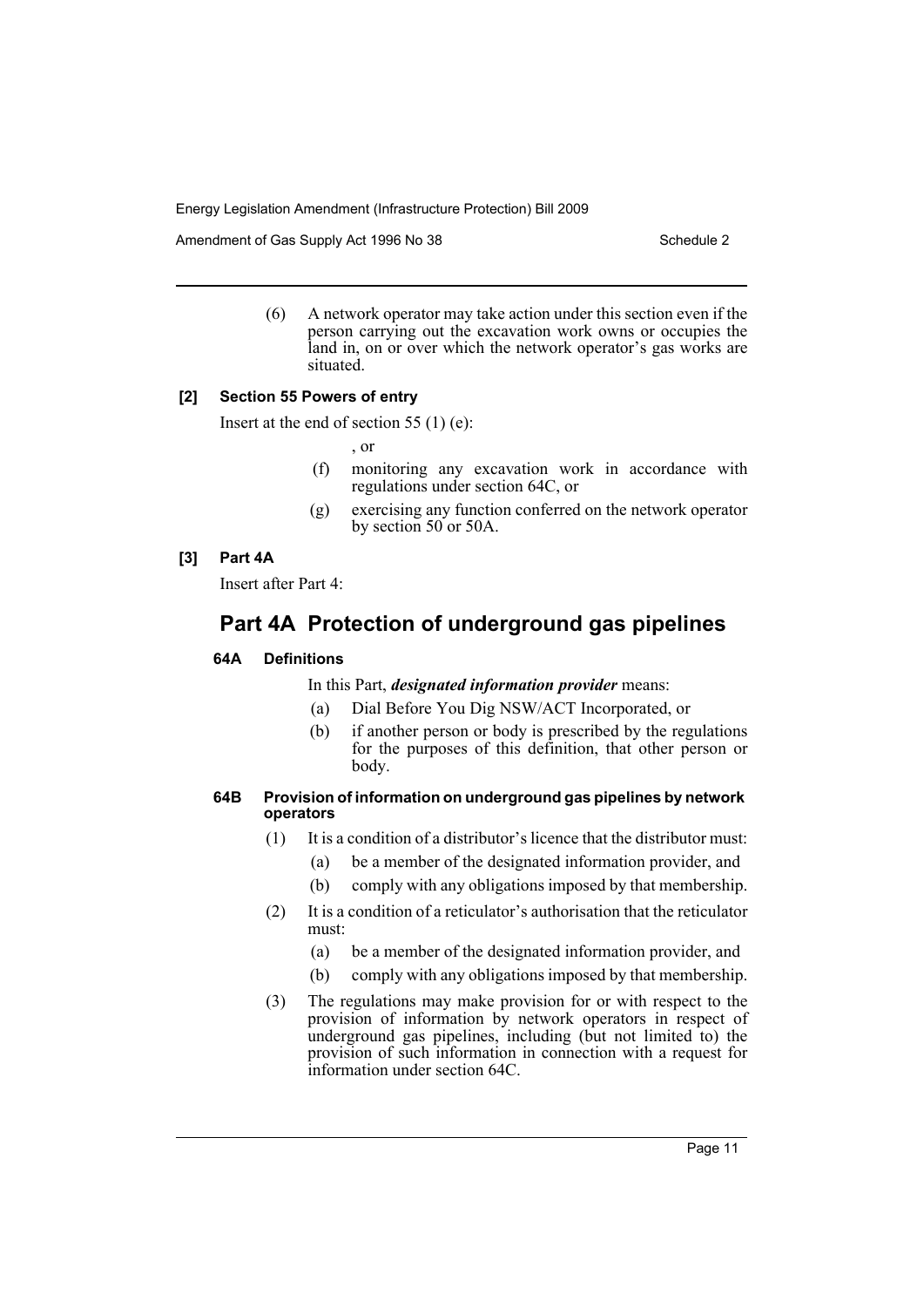Schedule 2 Amendment of Gas Supply Act 1996 No 38

#### **64C Requirements in relation to carrying out of certain excavation work**

- (1) A person must not commence to carry out excavation work to which this section applies, or authorise such excavation work to be commenced, unless the person has first:
	- (a) contacted the designated information provider and requested information as to the location and type of any underground gas pipelines in the vicinity of the proposed work, and
	- (b) complied with any reasonable procedures of the designated information provider as to the manner of contacting the designated information provider and the information to be provided by the person in connection with the person's request for information, and
	- (c) allowed a reasonable period for the requested information to be provided.

Maximum penalty: 20 penalty units.

- (2) Subsection (1) does not require a person to whom that subsection applies to comply with the requirements of that subsection in relation to excavation work if another person to whom that subsection applies has already complied with those requirements in relation to that excavation work.
- (3) A person must not carry out excavation work to which this section applies, or authorise such excavation work to be carried out, unless the person has ensured that any requirements of the regulations in relation to the carrying out of the work are complied with.

Maximum penalty: 20 penalty units.

- (4) The regulations may make provision for or with respect to the following:
	- (a) prescribing requirements in relation to the carrying out of excavation work to which this section applies,
	- (b) requiring notification to be given to a specified person or body, or person or body of a specified class, in relation to the carrying out of excavation work to which this section applies,
	- (c) the monitoring of excavation work to which this section applies,
	- (d) what constitutes reasonable procedures for the purposes of subsection (1),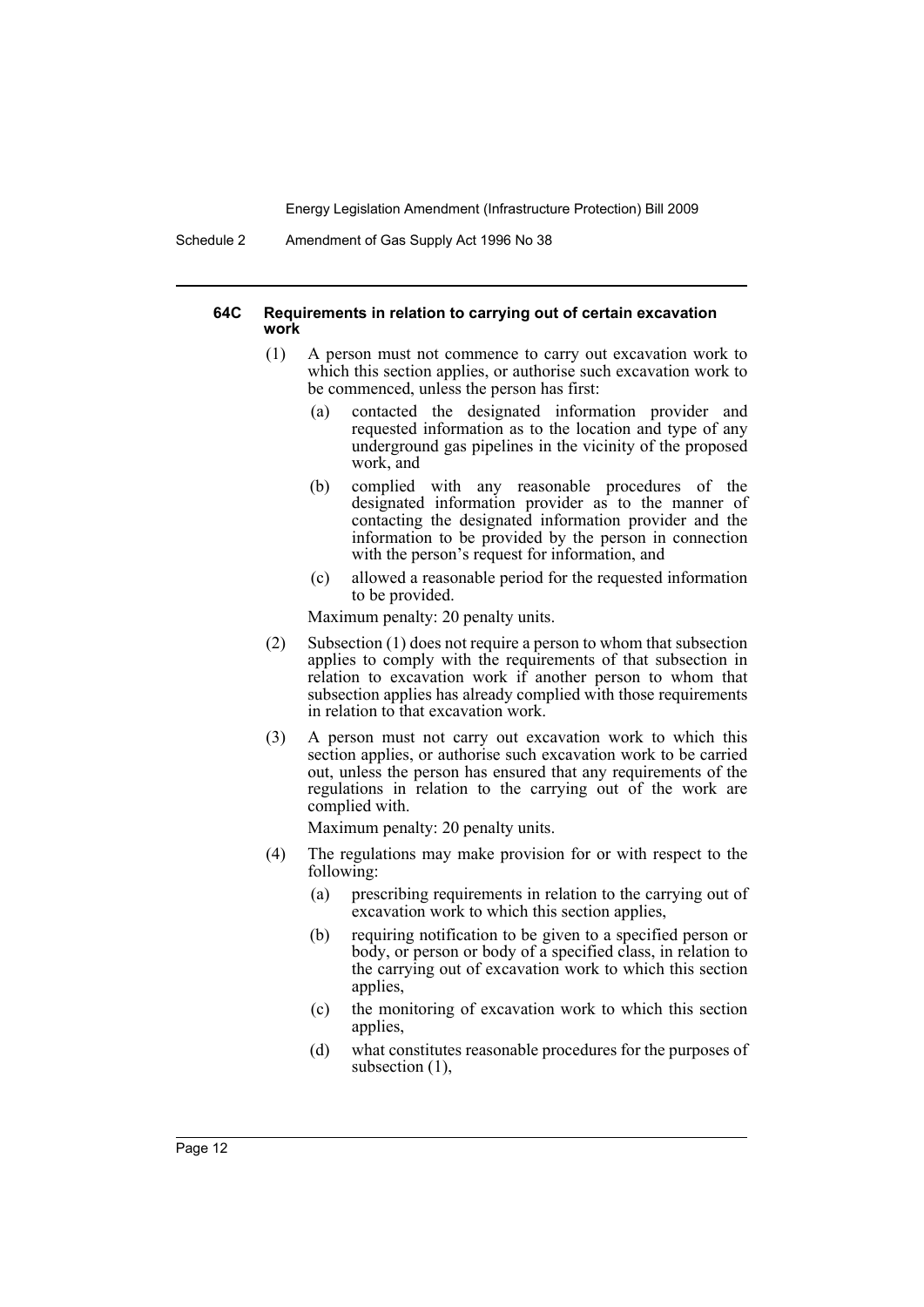Amendment of Gas Supply Act 1996 No 38 Schedule 2 Schedule 2

- (e) what constitutes a reasonable period for requested information to be provided for the purposes of subsection  $(1)$ .
- (5) This section applies to excavation work in an area, and of a kind, prescribed by the regulations.

#### **64D Notification of damage to underground gas pipelines**

- (1) A person must, as soon as practicable after becoming aware that any action of the person or any action authorised by the person has damaged an underground gas pipeline, notify the network operator that owns the pipeline of the damage. Maximum penalty: 20 penalty units.
- (2) The regulations may make provision for the manner in which a person must notify for the purposes of subsection (1).
- (3) Subsection (1) does not require a person to notify the network operator of the damage concerned if another person to whom that subsection applies has already notified the network operator of the damage.

#### **64E Orders for costs, expenses and compensation at time offence proved**

- (1) This section applies where a court convicts a person of an offence against this Part or section 66.
- (2) The court may, if it appears to the court that a network operator has, by reason of the commission of the offence:
	- (a) suffered loss or damage to its gas works, or
	- (b) incurred costs and expenses in preventing or mitigating, or in attempting to prevent or mitigate, any such loss or damage,

order the offender to pay to the network operator the costs and expenses so incurred, or compensation for the loss or damage so suffered, as the case may be, in such amount as is fixed by the order.

(3) A court may not make an order under subsection (2) for the payment of an amount that exceeds the amount for which an order may be made by the court when exercising jurisdiction under the *Civil Procedure Act 2005*. An order made by the court is enforceable as if it were an order made by the court when exercising jurisdiction under that Act.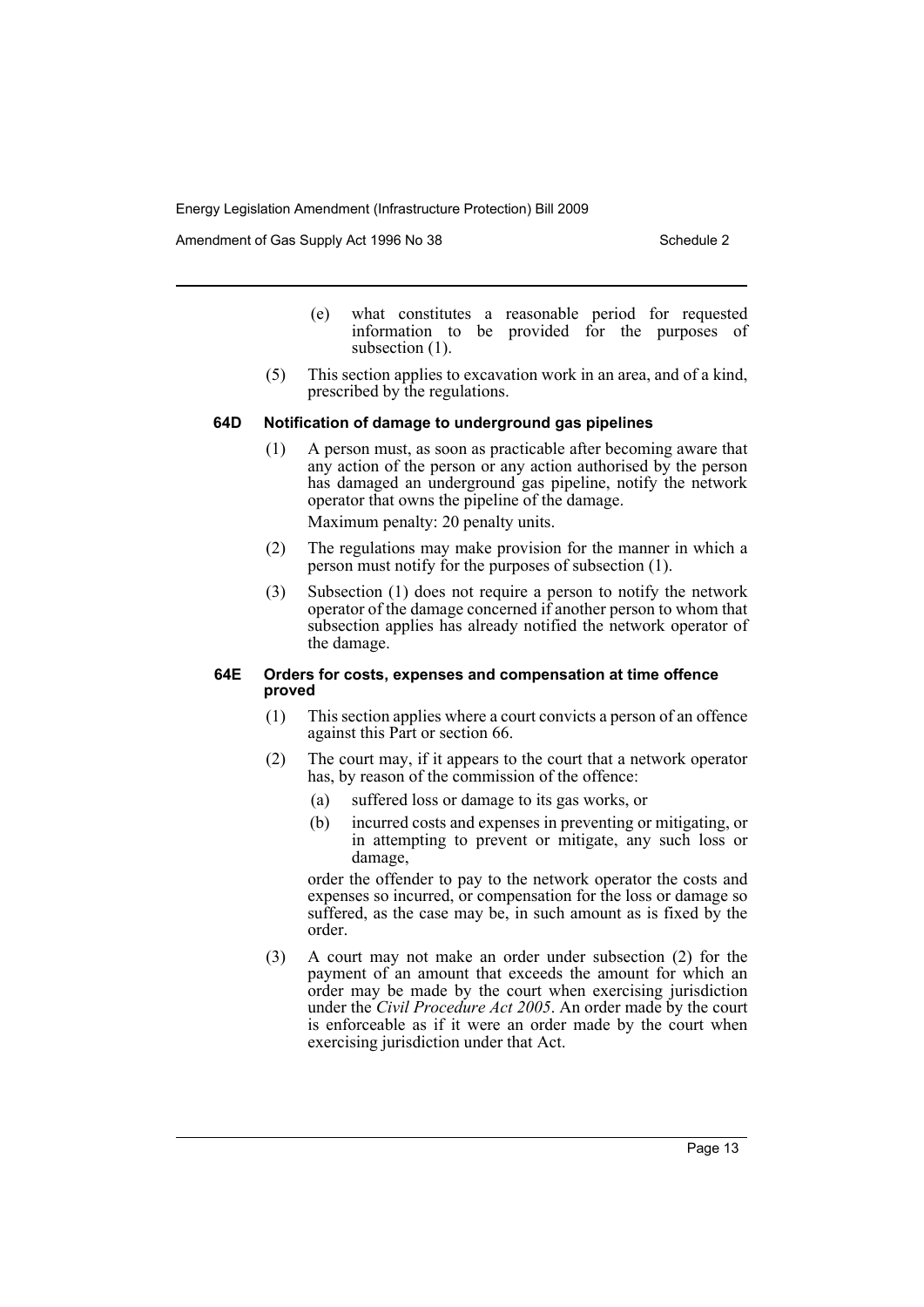- (4) Orders may be made under this section in addition to any penalty that may be imposed or any other action that may be taken in relation to the offence concerned.
- (5) Orders may be made under this section regardless of whether any penalty is imposed, or other action taken, in relation to the offence concerned.
- (6) In this section: *the court* means the court that convicts a person of the offence concerned.

*the offender* means the person who is convicted of the offence.

#### **64F Civil liability of designated information provider**

- (1) This section applies to the following persons:
	- (a) the designated information provider, any officer or employee of the designated information provider or any person acting on behalf of the designated information provider,
	- (b) a network operator, any officer or employee of the network operator or any person acting on behalf of the network operator.
- (2) A person to whom this section applies does not incur any civil monetary liability for any act or omission in connection with a request for information under section 64C or the provision of information in compliance or purported compliance with the regulations under section 64B unless the act or omission is done or made in bad faith or through negligence.
- (3) The civil monetary liability for an act or omission of a kind referred to in subsection (2) done or made through negligence may not exceed the maximum amount prescribed by the regulations.
- (4) For the purposes of subsection  $(3)$ , the regulations may:
	- (a) prescribe maximum amounts that are limited in their application to persons, events, circumstances, losses or periods specified in the regulations, and
	- (b) prescribe maximum amounts that vary in their application according to the persons to whom or the events, circumstances, losses or periods to which they are expressed to apply, and
	- (c) prescribe the manner in which a maximum amount is to be divided amongst claimants.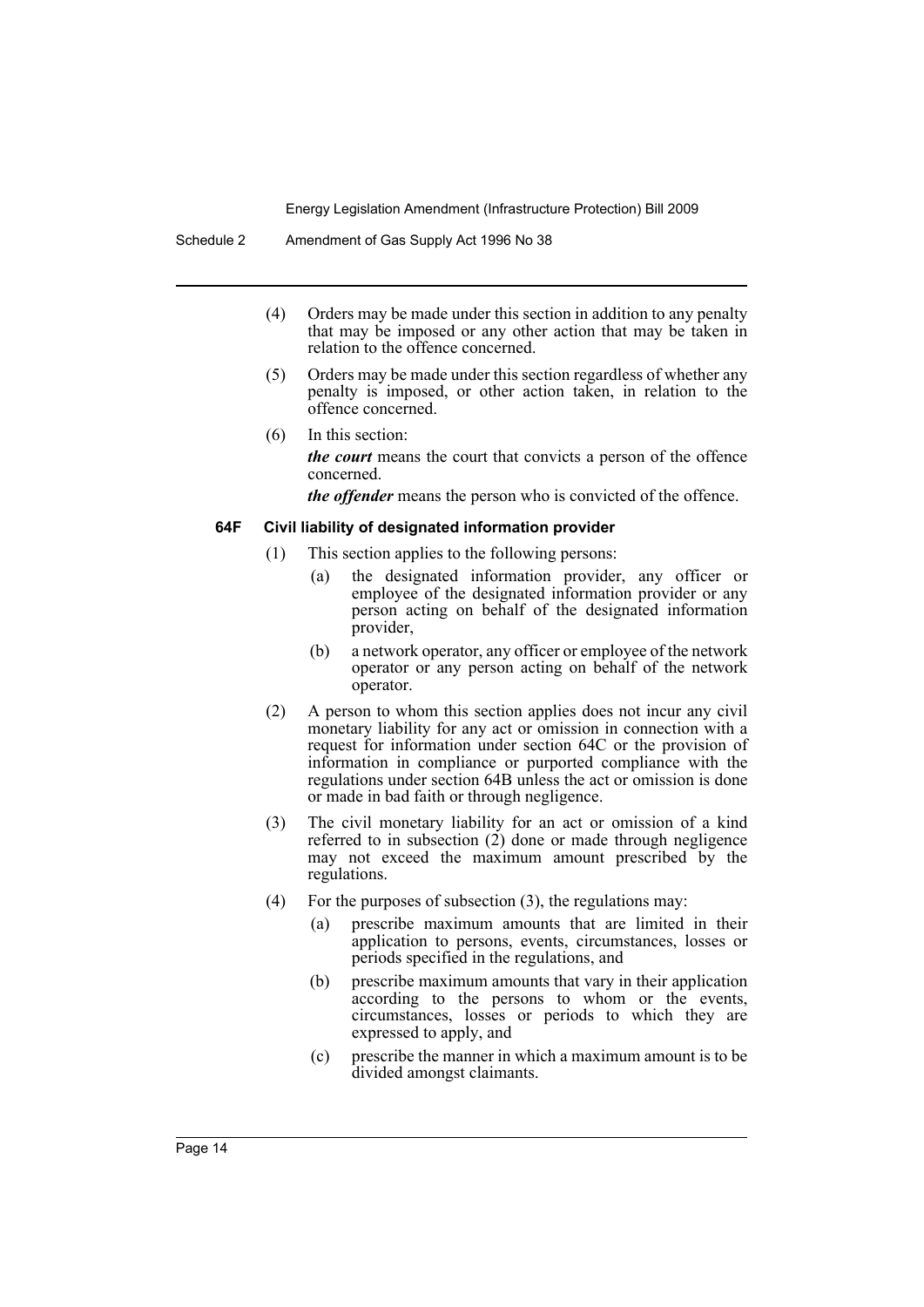Amendment of Gas Supply Act 1996 No 38 Schedule 2

- (5) A person to whom this section applies may enter into an agreement with another person varying or excluding the operation of a provision of this section and, to the extent of that agreement, that provision does not apply.
- (6) This section does not apply to any liability of an officer or employee of a person to whom this section applies to the person.
- (7) In this section:

*civil monetary liability* means liability to pay damages or compensation or any other amount in a civil proceeding, but does not include the costs of proceedings.

# **[4] Section 66 Interference with gas works**

Omit the matter relating to the maximum penalty. Insert instead:

Maximum penalty:

- (a) in the case of a corporation—4,000 penalty units, or
- (b) in any other case—200 penalty units or imprisonment for 5 years (or both).

# **[5] Section 66 (2)–(4)**

Insert at the end of section 66:

- (2) An offence under this section that is committed by an individual is an indictable offence.
- (3) Chapter 5 of the *Criminal Procedure Act 1986* (which relates to the summary disposal of certain indictable offences unless an election is made to proceed on indictment) applies to and in respect of an indictable offence under this section.
- (4) Section 81 does not apply to an indictable offence under this section.

**Note.** Offences by corporations are to be dealt with summarily (see section 81 (1) and (2)).

# **[6] Section 79A**

Insert after section 79:

# **79A Personal liability of gas industry inspectors of network operators**

(1) A matter or thing done or omitted to be done by a gas industry inspector appointed by a network operator does not, if the matter or thing was done or omitted in good faith for the purpose of exercising a function under this Act, subject any such inspector personally to any action, liability, claim or demand.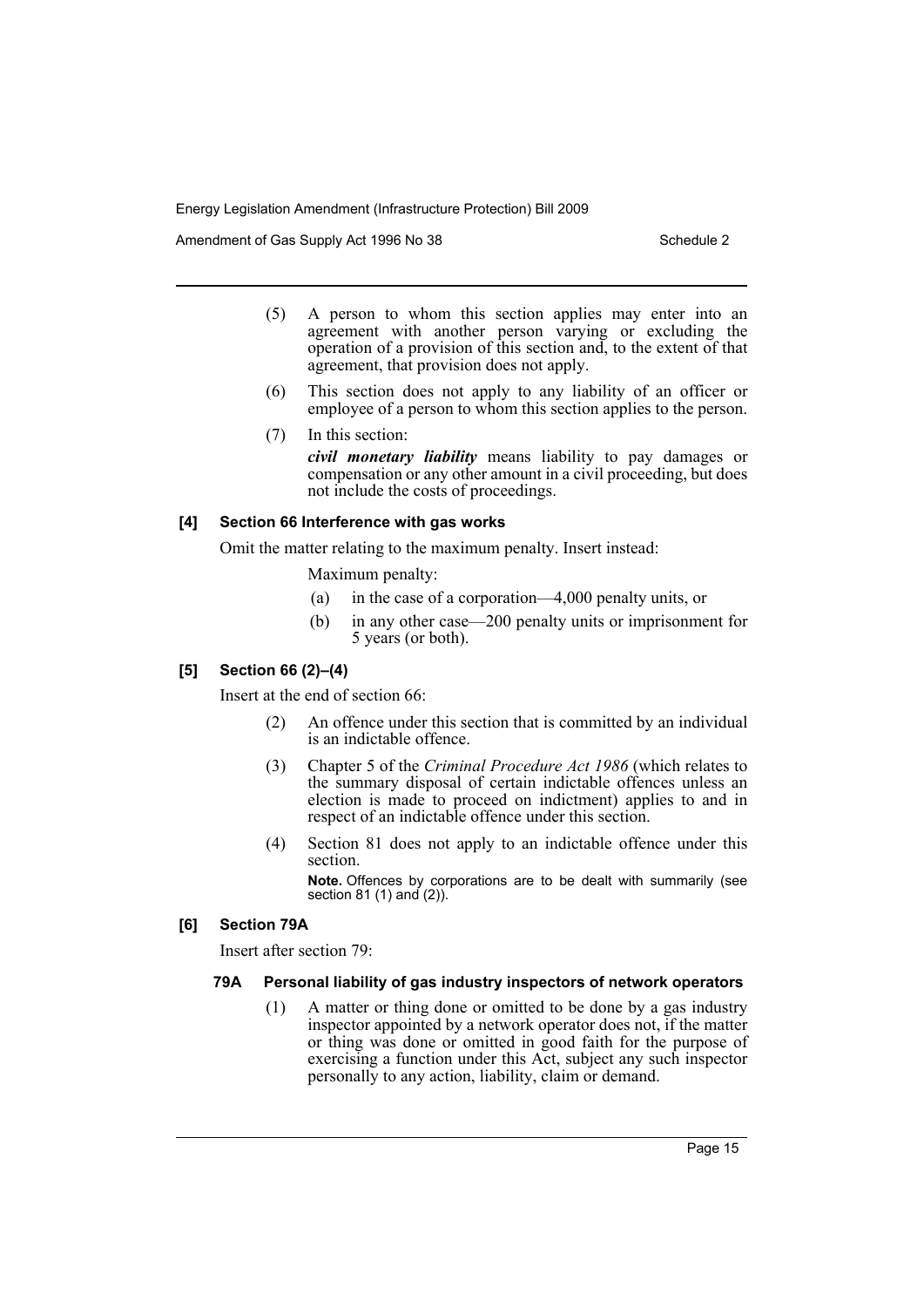Schedule 2 Amendment of Gas Supply Act 1996 No 38

(2) However, any such liability attaches instead to the network operator concerned.

#### **[7] Section 83 Regulations**

Insert after section 83 (5A):

- (5B) The regulations may, either unconditionally or subject to conditions, exempt:
	- (a) any specified person or class of persons, or
	- (b) any specified matter or class of matters,

from the operation of any one or more of sections 64B and 64C.

#### **[8] Schedule 2 Savings, transitional and other provisions**

Insert at the end of clause 1 (1):

*Energy Legislation Amendment (Infrastructure Protection) Act 2009*

# **[9] Schedule 2**

Insert at the end of Schedule 2 with appropriate Part and clause numbering:

# **Part Provisions consequent on enactment of Energy Legislation Amendment (Infrastructure Protection) Act 2009**

# **Application of certain provisions**

- (1) In this clause, *amending Act* means the *Energy Legislation Amendment (Infrastructure Protection) Act 2009*.
- (2) Section 64B (1) (as inserted by the amending Act) applies to licences whether or not granted before, on or after the commencement of that subsection.
- (3) Section 64B (2) (as inserted by the amending Act) applies to authorisations whether or not granted before, on or after the commencement of that subsection.
- (4) A provision of section 64E or 66 (2)–(4) (as inserted by the amending Act) applies to offences committed on or after the commencement of that provision.
- (5) Section 64F (as inserted by the amending Act) applies to acts or omissions done or made on or after the commencement of that section.